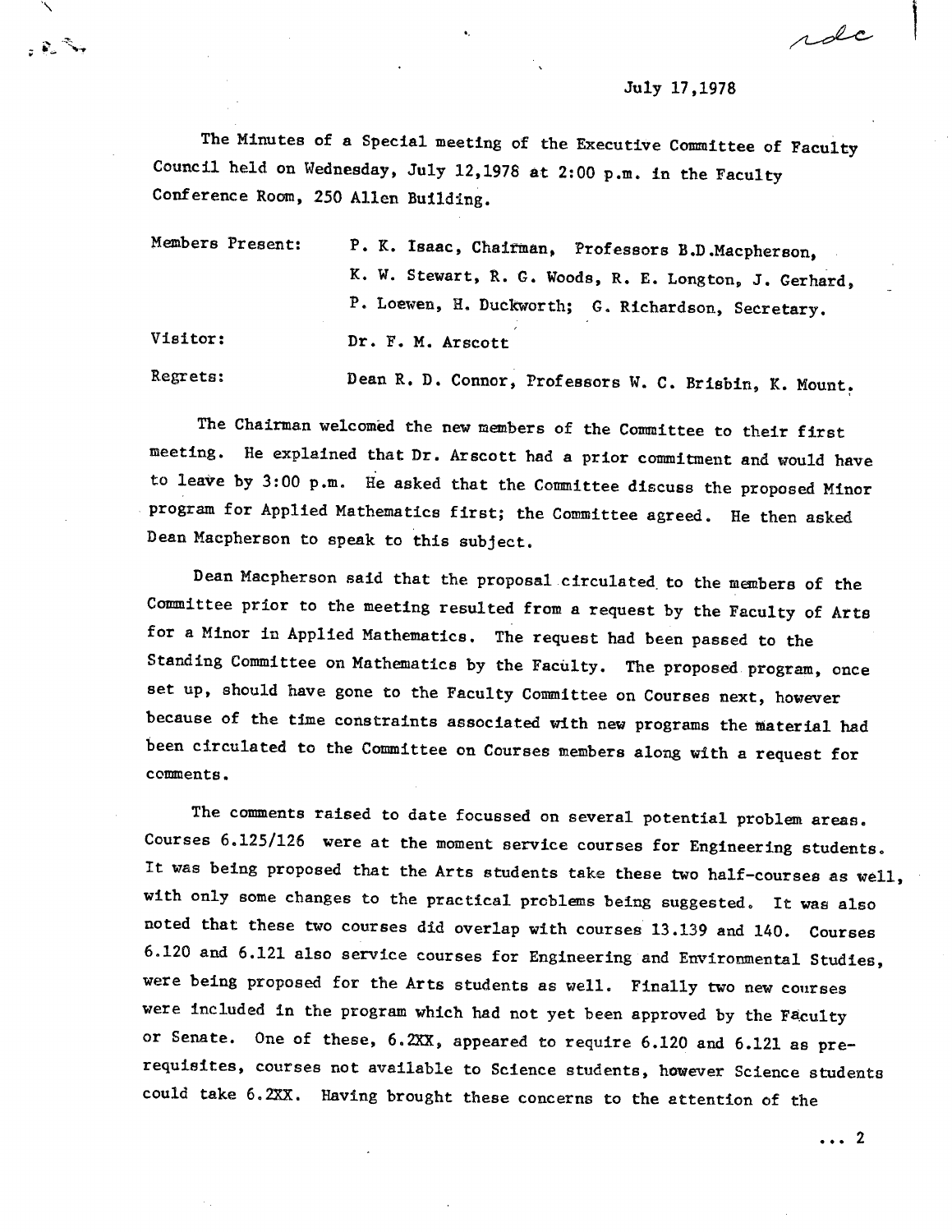Committee members, Dean Macpherson asked Dr • Arscott if he wished to comment.

Dr. Arscott told the members that as far as he was concerned, he felt course 6.120 had no equivalent course which was now being offered; course 6.121 was only slightly similar to course 13.137 and courses 6.2XX and 6.2XY were courses designed for large numbers of non-mathematical oriented students, i.e. students in Economics, Biology, Education. The prerequisite of courses 6.120/121 for 6.2XX was not a formal requirement, many of the half-courses in algebra now being offered would serve as well, for example, 13.137.. If the committee felt strongly about 6.120 being stated in the proposal he would not object to it being deleted. The committee felt that it would be best to remove this requirement.

Dr. Woods said that it was his opinion that 6.125/126 were quite similar to courses 13.139/140. He also did not feel that they should be included in the proposal.

Comment was made about the proliferation of mathematics oriented courses, especially first year courses. Dean Isaac stated that all courses approved by Universities Grants Commission were approved with the rider that no additional funds would be provided for the new courses. This meant that if an existing course was not deleted for a new one then an extra teaching load was created because no new staff positions were available either.

In reply to the concern expressed abut Arts students taking courses geared for Engineering students, Dr. Arscott said he felt the 'text book' portion of the course was equally suitable for either students. The problems portion was not though, and for the Arts students these would be changed to problems suitable for them.

There being no further questions for Dr. Arscott, he left the meeting. It was then moved Macpherson (Duckworth) that:

> "the proposed program for the Applied Mathematics Minor, with the deletion of the prerequisite of 6.120 on page 2 (2), and subject to approval of the Committee on Courses, be approved."

> > ... 3

Dr. Woods (Gerhard) moved the following amendment:

-2--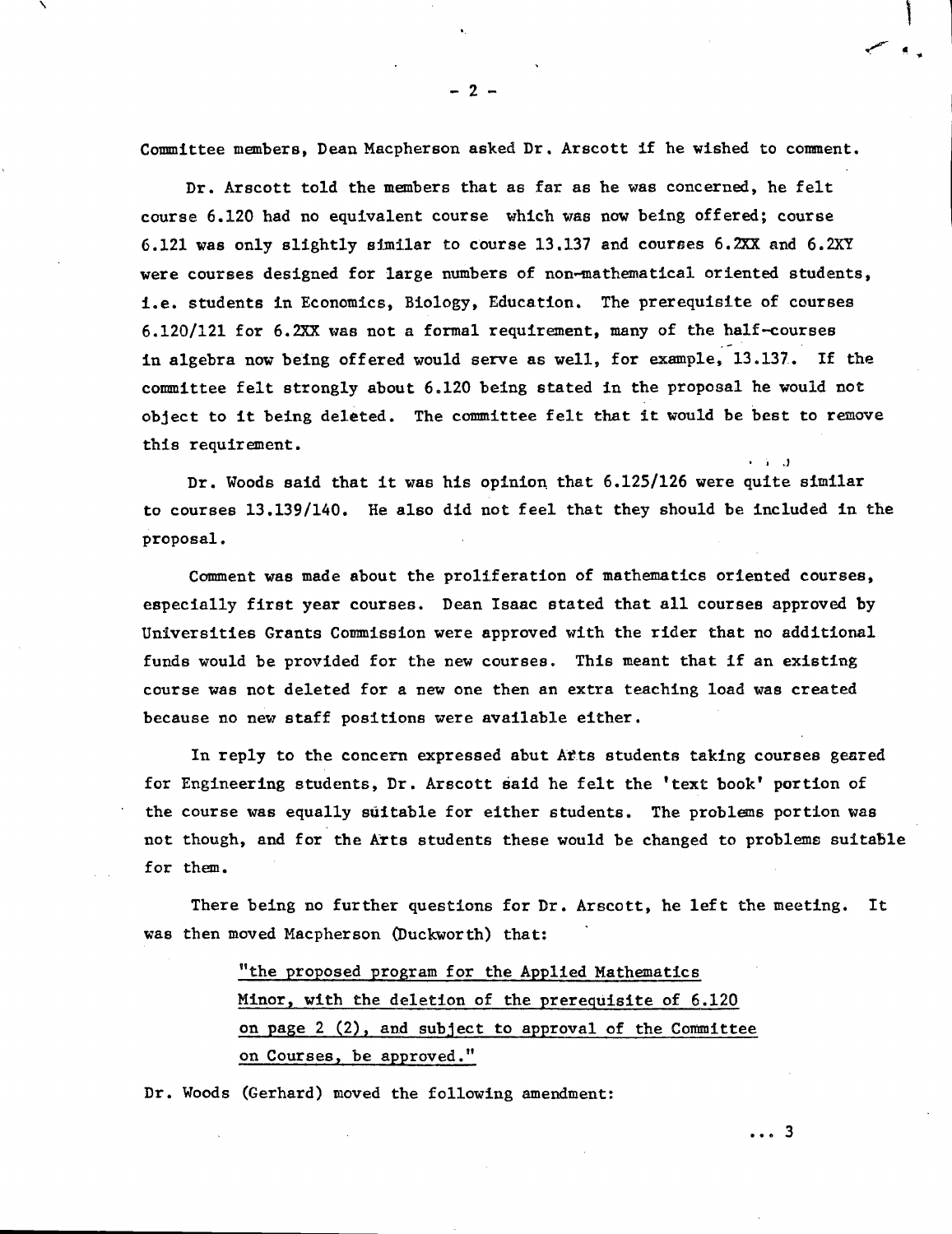## "the line which reads OR (ii) 6.125/6.126 Applied Calculus I, II  $(3 + 3)$  be deleted".

In speaking to this amendment Dr. Woods said that these courses differed very little from courses 13.139/140 which he felt would be more suitable for Arts students. He noted that the courses were not available in the Applied Mathematics Major program and felt it incongruous that they should be available in the Minor. The courses were not available to Science students. Dr. Longton said that he liked the idea of two different 1st-year calculus streams and would oppose the amendment for that reason. Dr. Stewart wanted to know that if by removing the two courses would we in any way be hindering Engineering drop-out students who wanted to transfer to a Science program. Dean Macpherson answered by saying these courses, if passed in Engineering, would carry transfer credit for 13.139 and 13.140 or 141. In concluding Dr. Woods said that the number of Arts students taking these courses is likely to be small and to have two similar courses available to the same group of students was not a good idea at a time when all courses were being closely scrutinized.

The vote was called for on the amendment: it was CARRIED.

1 opposed.

**I** 

 $... 4$ 

The vote was then taken on the revised program and it was CARRIED. Unanimous

As to the disposition of the program, it would now be forwarded to Faculty Council for information and discussion, and change if Faculty Council so decided.

Because Dean Isaac had chaired the committee to consider the Science degree programs he asked that Dean Macpherson assume the chair so that he could speak to the report. This was agreed to by the members.

Dean Isaac then went through the report briefly noting the areas that had caused his committee more than usual discussion and why they had ended up taking the position they did. The committee agreed that they would take each of the report's recommendations individually and dispose of them one at a time.

#### $Recommendation 1 (Appendix A)$

The concern raised with this recommendation was the wording which referred

-3-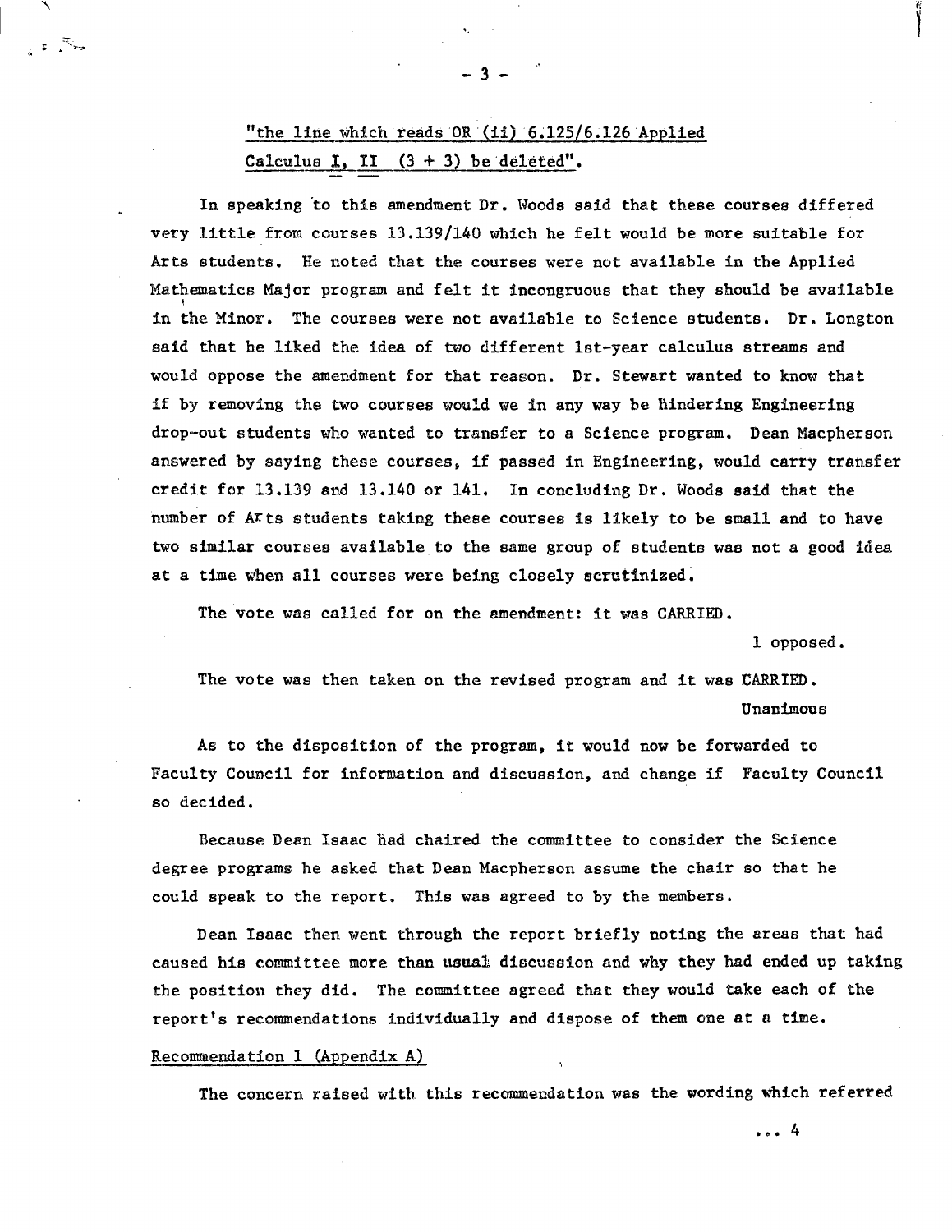to how students could go from the 4-year specialized program into Graduate school. Several members felt that the present wording implied that such a move would be rather simple and they felt that if students got this impression as well this might have a detrimental effect upon certain Honours programs. Dean Isaac replied that this situation would vary from department to department. In some it would require a full year of catch-up to bring the student to the completed 4th year Honours level, in others it would be based on the student's performance, the Honours and specialized program being quite similar in content. His committee, made up of departmental representatives, foresaw no serious problem in this regard however.

Dr. Woods stated that if the difference between the two programs was essentially the level of performance attained, then he felt that such levels would have to be faculty-wide and not in certain departments. Dean Isaac said that he had checked with Senate on this point and found that there was no university ruling. His committee then decided each department would be given the choice of instigating levels.

It was agreed that a slight change to the wording in the first paragraph which referred to Graduate school would be prudent. The sentence was changed to read:

> "Students who desire graduate level training ultimately are advised to pursue the B.Sc. (Honours) degree in the subject area, however in some departments the program will provide the background necessary for admission to Graduate Studies."

In reply to the question on the status of the Faculty of Arts' progress in this regard, the Chairman stated that they had run into several complications and were stalled at the moment. However they were being kept informed of Science's progress.

With regard to the number of courses a student would be allowed to take outside the Faculty, the report said that "up to 6 courses may be taken". Dr. Woods stated that it was his own personal feeling that at least one should be required, and he moved (Duckworth) that:

-4-

... 5

والمراسي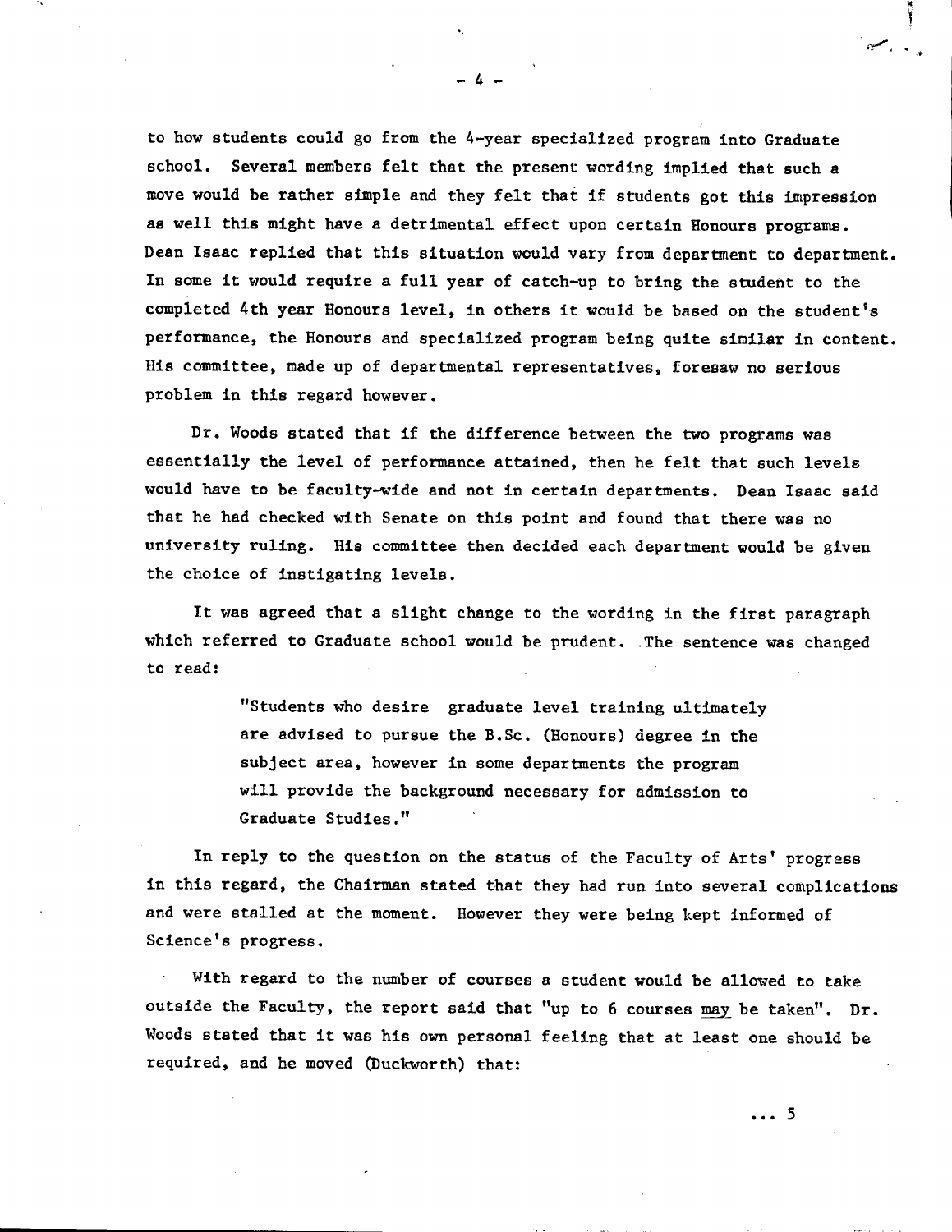"item 4 Appendix A be changed 'to 'read, 'at 'least 6 credit hours must and at most 36 credit hours may be taken from outside the Faculty of Science'."

#### **CARRIED**

2 opposed.

With the two changes it was moved Isaac (Stewart) that

### "recommendation 1 (Appendix A) be approved"

#### Unanimous

#### Recommendation 2 (Appendix B)

مهتق :

Dean Isaac explained that when his committee was discussing item 3 there was confusion amongst the members such that when it came to vote several members did not vote on what they thought was the motion. The result of this misunderstanding was that in the first instance the committee reconmended 36 credit hours in 200 and 300 level courses and in the second instance,after the confusion had been cleared up, and the vote taken again, the 36 credit hours was changed to 30.

Dr. Woods said that it might be that at some future date two 1st year courses in Mathematics would be required for further Mathematics study. He wondered if this would pose a problem with regard to item 2. Dean Isaac said his committee had been alerted to this possibility and could see no problem with it.

It was pointed out by the Chairman that transfer from this program to the specialized program would essentially depend upon the individual departments' assessment'of a student's particular courses.

He concluded by saying that the idea of core courses had been dIscussed but that what constituted a core course could not be agreed upon. What was proposed in item 2 was the most satisfactory arrangement.

It was then moved by Duckworth (Longton) that:

"item 3 (Appendix B) be changed to read, '36 credit hours of 200 and 300 level courses...' instead of'30 credit hours'."

CARRIED 2 opposed.

... 6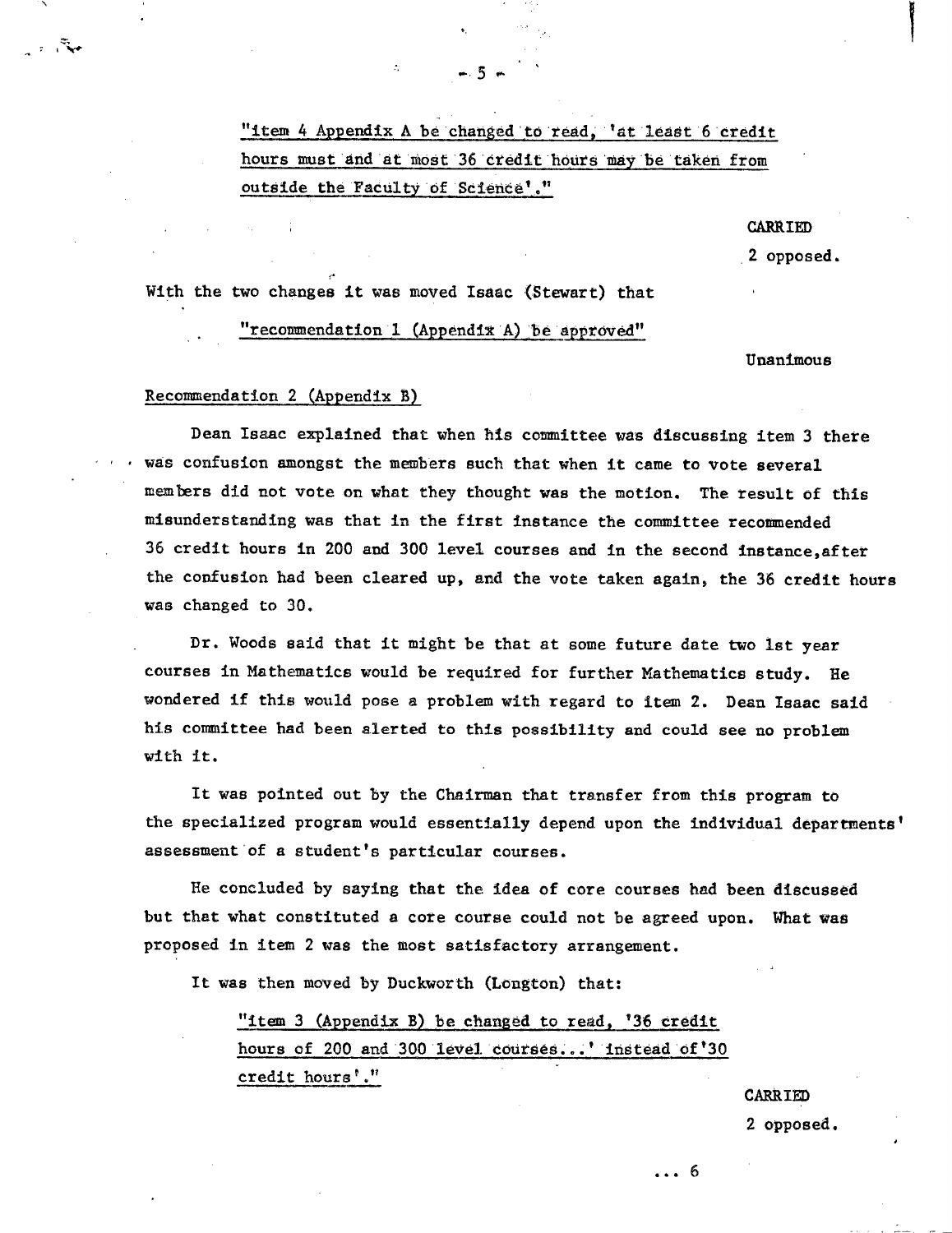It was moved Isaac Duckworth) that:

"recommendation 2 (Appendix B) be approved as changed".

Recommendation 3

It was the intent of recommendation  $#3$  to provide those students who wished to be associated with a "home" department, a recognition to do so.

It was moved Isaac (Stewart) that:

"recommendation #3 be approved".

Unanimous

CARRIED.

Unanimous

\ )

#### Recommendation 4

It was moved Isaac (Stewart) that:

"recommendation #4 be approved".

#### Unanimous

I

If Faculty Council approved this report a Letter of Intent would be sent to the Universities Grants Commission alerting them to the new four-year specialized program. Since the three-year general program was essentially a modification of our existing three-year program no mention of it would be necessary, however, it would give a fuller picture of what was proposed If both proposals were sent forward. Faculty Council would receive this report with the changes recommended by the Executive Committee. Faculty Council could change the report further or accept it as is. No discussion at Faculty Council would mean their approval of the report as recommended by the Executive Committee.

There being no further business the meeting adjourned at 5:10 p.m.

gr/sc